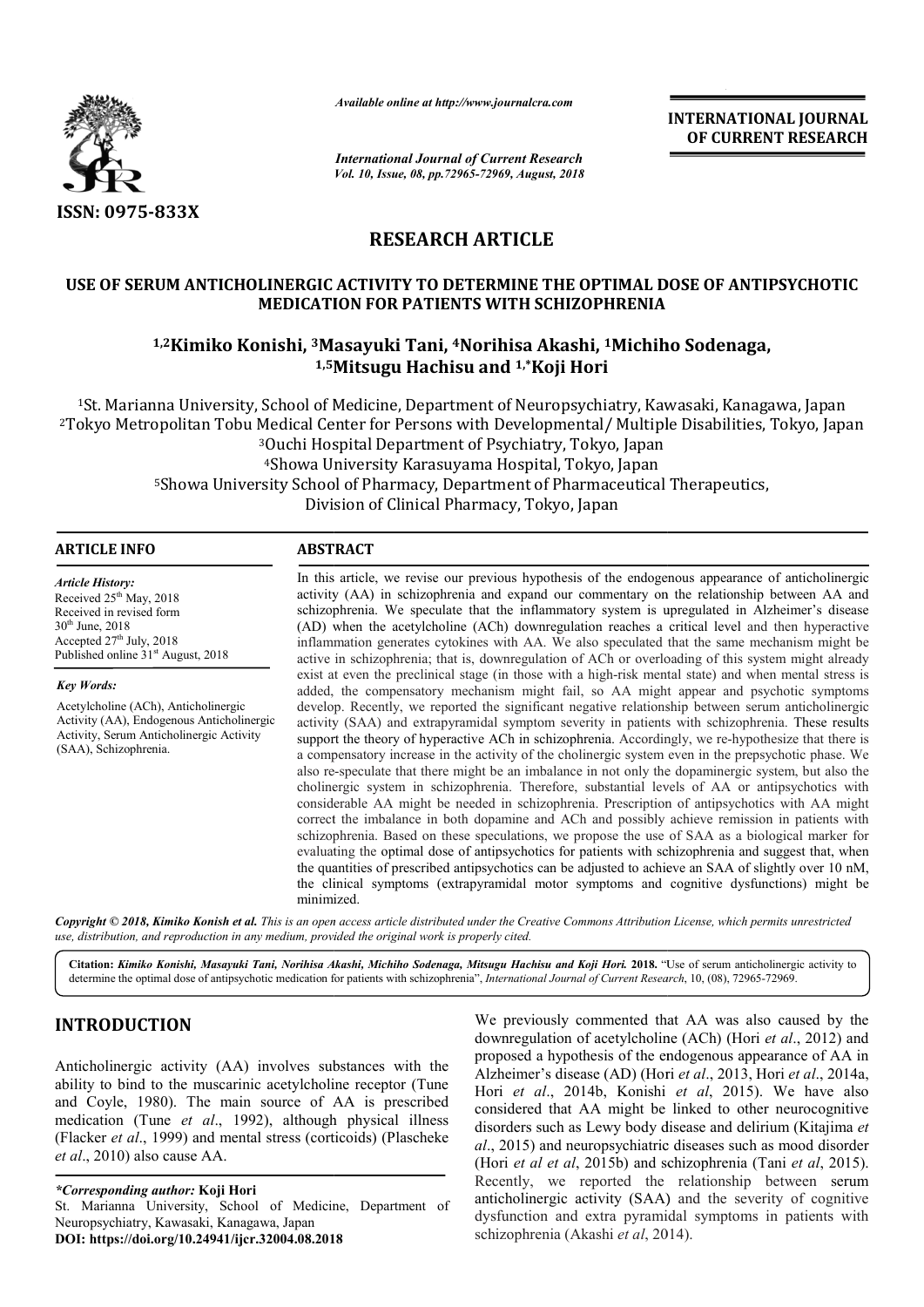Based on these results, in this article, we revise our hypothesis of the endogenous appearance of AA in schizophrenia (Tani *et al*, 2015), newly speculate on other diseases affected by AA, and propose the usefulness of SAA as a peripheral biological marker for determining the optimal doses of antipsychotics for patients with schizophrenia.

**Hypothesis of endogenous anticholinergic activity in Alzheimer's disease:** ACh regulates not only cognitive function, but also the inflammatory system (Pavlov *et al*, 2006, Mabley *et al*., 2009). Therefore, we previously speculated that, because AD is characterized by the downregulation of ACh (Rosi *et al*., 2009), the inflammatory system would be upregulated in AD. Namely, we speculated that the ACh reduction downregulates the anti-inflammatory pathway, which allows upregulation of the inflammatory pathway (the cholinergic anti-inflammatory pathway) (Pavlov *et al*, 2006, Mabley *et al*., 2009). Hyperactive inflammation would subsequently generate cytokines with AA, such as C-reactive protein (Nazarov, *et al*., 2007) and, when the level of ACh reaches a critical level (i.e., moderately severe disease), AA would be endogenously generated. Based on these suppositions, we proposed the hypothesis of the endogenous appearance of AA in AD (Hori *et al*., 2013, Hori *et al*., 2014a, Hori *et al*., 2014b, Konishi *et al*, 2015).

**Anticholinergic activity in other neurocognitive and psychiatric disorders:** Because, as mentioned above, other factors besides ACh downregulation cause AA, such as medication (Tune *et al*., 1992), physical illness (Flacker *et al*., 1999), and mental stress (Plascheke *et al*., 2010), AA could also be caused by a combination of these factors, even when the ACh level does not reach a critical level (i.e., at mild cognitive impairment or mild disease stages) (Konishi *et al*, 2013). Indeed, we treated a 74-year-old woman with positive SAA, even though her cognitive decline was not sufficient to endogenously elicit AA. In this instance, we speculated that the SAA positivity was induced by the addition of mental stress to preexisting ACh downregulation (Konishi *et al*, 2013, Hori *et al* 2015a). We consider mental stress and other factors capable of inducing SAA, to be 'AA inserts'. From this case, we speculated that AA is found in not only neurocognitive disorders such as delirium (Kitajima *et al*, 2014, Kitajima *et al*., 2015) and hallucination in Lewy body disease (Kitajima *et al*, 2014, Kitajima *et al*., 2015), but also neuropsychiatric disorders such as mood disorder (Hori *et al*., 2015b) based on the dual actions of ACh downregulation coupled with the effects of another AA insert (Hori *et al*., 2015a). Indeed, we reported a 55-year-old patient with depression whose AA disappeared after prescription of donepezil, indicating a possible relationship between AA and mood disorder (Hori *et al*., 2015b).

**Anticholinergic activity in schizophrenia:** Previously, we also speculated that this hypothesis would apply to schizophrenia (Tani *et al*., 2015). Indeed, antibodies against astrocytic muscarinic-1 and muscarinic-2 receptors are present in the serum of patients with paranoid-type schizophrenia and downregulation of ACh is indicated in schizophrenia even in the prodromal phase (Borda *et al*, 2004). We speculated that, based on the downregulation of ACh, which is compensated by other mechanisms in the prodromal phase, the addition of mental stress would lead to failure of the compensatory mechanism and the appearance of psychotic symptoms. We also speculated that the prodromal phase in schizophrenia

might correspond to the mild stage in AD and the acute phase to the moderate stage concerning AA (Tani *et al*., 2015). In fact, Raedler *et al*. (2007) proposed the muscarinic hypothesis of schizophrenia. They described that downregulation of muscarinic cholinergic neurotransmission contributes to the clinical symptoms of schizophrenia—not only cognitive dysfunctions, but also psychotic symptoms—and that hyperactivity of the dopaminergic system is secondary to the downregulation of muscarinic cholinergic neurotransmitters. In contrast, Tandon *et al*. (1999) commented that AA can be associated with ACh hyperactivity. They also hypothesized, after administering the centrally acting acetylcholinesterase inhibitor physostigmine to normal volunteers, that hyperactivity is associated with negative symptoms; the negative symptoms were selectively ameliorated by treatment with clozapine and olanzapine, two agents with AA, suggesting that muscarinic hyperactivity may be involved in the negative symptoms (Tandon *et al*., 1999). According to this hypothesis, in the acute phase of schizophrenia, because the activity of the mesolimbic and mesocortical dopamine systems is increased, there is a compensatory increase in the activity of the cholinergic system in the prepsychotic phase. Subsequently, hyperactivity of the cholinergic system interacts with the dopaminergic system, and the dopaminergic hyperactivity exacerbates the psychosis.

After treatment with antipsychotic agents, the dopaminergic hyperactivity is improved by blocking dopamine type 2 receptors, but the cholinergic hyperactivity may still be present. Therefore, clinically, negative symptoms might represent a normal dopaminergic-hypercholinergic state, socalled postpsychotic depression (Mineur *et al*., 2013, Gibbons *et al*, 2009). The chronic cholinergic hyperactivity might lead to cholinergic downregulation of the muscarinic receptors and result in a decreased density of muscarinic receptors in the brain (Gibbons *et al*, 2009). Yeomans (1995) suggested, in terms of antimuscarinic psychosis, that an increased cholinergic cell (Ch5) tone with genetically increased tegmental cholinergic cells (Ch5 and Ch6) or fewer Ch5 autoreceptors of schizophrenia might induce Ch5 overactivation and that this overactivation would boost cascades of A10 dopaminergic cell activation, thalamic activation, and pontine reticular formation activation. In this way, not cholinergic downregulation, but cholinergic hyperactivity is thought to play a critical role in the pathophysiology of schizophrenia.

We have previously reported the relationship between SAA and clinical symptoms including cognitive function and extrapyramidal symptoms (Akashi *et al*., 2015). The SAA was measured in 15 chronically medicated patients with schizophrenia and 10 healthy controls. We also measured extrapyramidal motor symptoms, psychiatric symptoms, and cognitive function. There was a significant negative association between SAA and severity of extrapyramidal motor symptoms in patients with schizophrenia ( $p = 0.043$ ) (Fig. 1) and a trend for a positive association between SAA and thought disorder ( $p = 0.072$ ). In terms of the association between SAA and severity of extrapyramidal motor symptoms in schizophrenia, our result was compatible with that of Tune and Coyle (1980). We found no significant association between SAA and other psychiatric symptoms or cognitive functions. Thus, we considered that AA might improve extrapyramidal motor symptoms but exacerbate thought disorders (Akashi *et al*., 2015).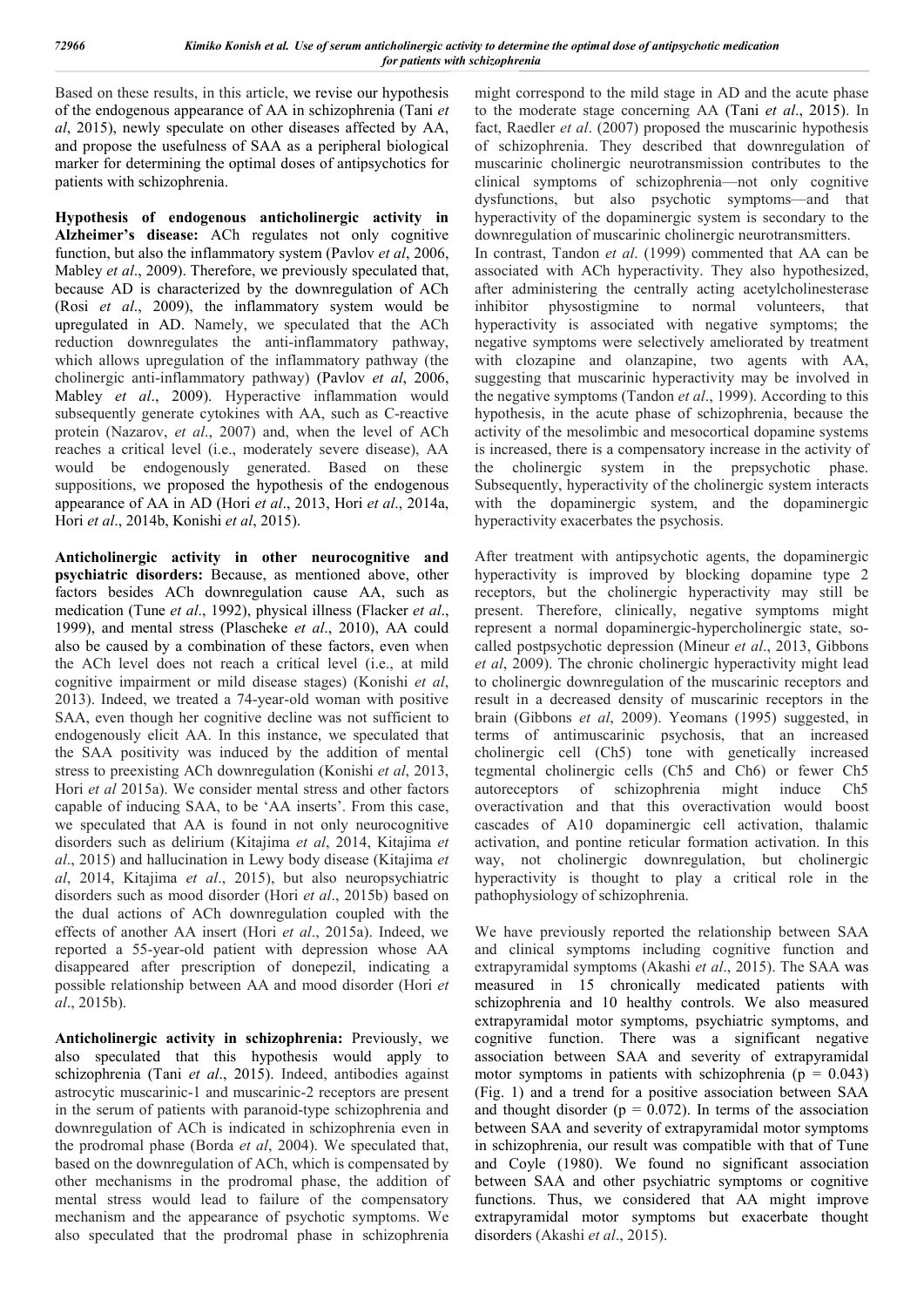

**Fig. 1. There is a significant negative association between SAA and extrapyramidal motor symptoms in patients with schizophrenia (p = 0.043). DIEPSS, drug-induced extrapyramidal symptoms scale (Inada, 2009). SAA, serum anticholinergic activity. This figure is reproduced from Akashi** *et al***., 2015 with permission from Showa University, Tokyo, Japan**



**Fig. 2. A hypothesized imbalance in ACh in schizophrenia. There may be ACh hyperactivity in cognitive domains but ACh hypoactivity in the inflammatory system. Therefore, substantial levels of AA or antipsychotics with considerable AA might be needed in schizophrenia. If antipsychotics with AA are prescribed, ACh is downregulated in cognitive domains and ACh is upregulated in the inflammatory system, which may trigger remission in patients with schizophrenia. AA, anticholinergic activity; ACh, acetylcholine; AP, antipsychotics**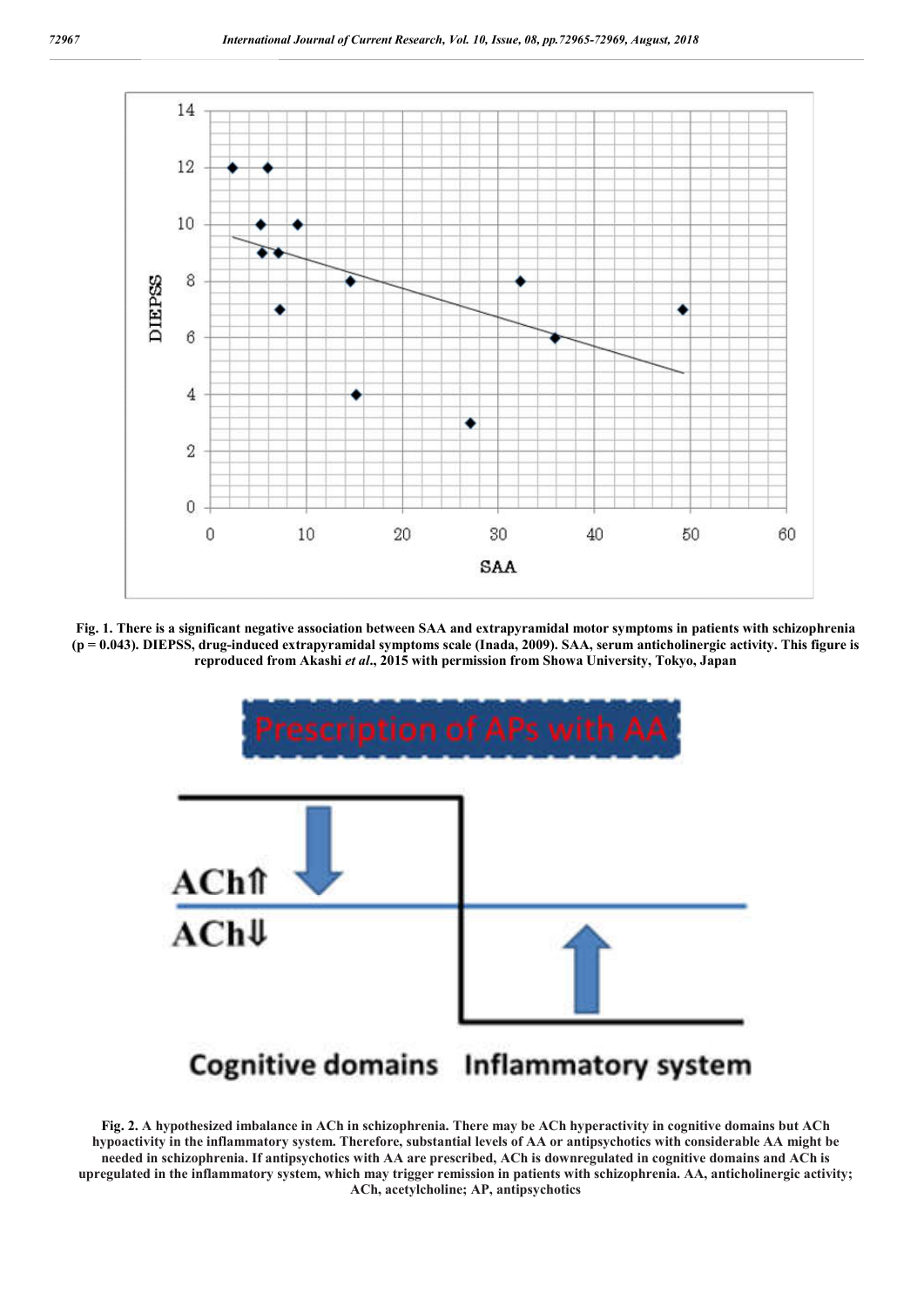These results did not support the theory of ACh downregulation in schizophrenia but the theory of ACh hyperactivity. Thus we believe that down regulation of ACh might be found in the inflammatory system in schizophrenia, but there might be ACh hyperactivation in cognitive domains. Indeed, ACh hyperactivation is suggested to induce cognitive dysfunction in cognitive domains (Sarter *et al*., 1998). It is also reported that 6-hydroxydopamine lesions decrease neocortical muscarinic receptor availability and this induces hyperactivation of the cortical cholinergic system (Knol *et al*, 1998). Based on these considerations, we speculate here that there might be an imbalance in schizophrenia in not only the dopaminergic system, but also the cholinergic system. That is, there might be ACh hyperactivity in cognitive domains but ACh hypoactivity in the inflammatory system. Therefore, substantial levels of AA or antipsychotics with considerable AA might be needed to treat schizophrenia. Prescription of antipsychotics with AA might downregulate ACh in cognitive domains and upregulate ACh in the inflammatory system, which might cause remission in patients with schizophrenia (Fig. 2).

**Serum anticholinergic activity as a favorable biological marker for evaluating the optimal dose of antipsychotics in schizophrenia:** We have previously discussed the usefulness of SAA in reducing the anticholinergic burden in the central nervous system (Hori *et al*., 2014b). Therefore, here, we now discuss the particulars of SAA for this purpose. We believe that optimal doses of antipsychotic medicines can be quantitatively determined using SAA. As mentioned, there is a significant negative association between SAA and extrapyramidal motor symptoms and a trend for a positive association between SAA and thought disorder in patients with schizophrenia. Moreover, as shown in Fig. 2, there might be a sudden amelioration of extrapyramidal motor symptoms when the SAA exceeds 10 nM, although these results should be investigated in large patient sample. Of course, cognitive functions deteriorate when SAA (indicative of AA) is increased (Hori *et al*., 2011).

Therefore, we speculate that, when the quantities of prescribed antipsychotics can be adjusted to achieve a SAA of slightly over 10 nM, the clinical symptoms (extrapyramidal motor symptoms and cognitive dysfunctions) might be minimized. If this is not the case, we at least confirmed that extrapyramidal symptom severity is negatively correlated with the SAA level (Fig. 1) and that there is a tendency for a positive association between cognitive dysfunction severity and SAA (Akashi *et al*., 2015). Therefore, we believe that we should adjust the SAA value to be as near as possible to the cross point of these two lines. To date, we have not been able to obtain further data on SAA because radiation management at the company that has been measuring SAA (LIS Medience, Uto, Kumamoto, Japan) prevents this. We are currently trying to measure SAA ourselves to help to verify our revised hypothesis.

**Conflicts of Interest:** Koji Hori has received lecture fees from Eisai Co. Ltd., Pfizer Japan Inc., Novartis Pharma KK, Daiichi Sankyo Inc., Ono Pharmaceutical Co. Ltd., Janssen Pharmaceutical KK, Yoshitomi Yakuhin Co. Meiji Seika Pharma Co. Ltd., and Mitsubishi Tanabe Pharma Co. Mitsugu Hachisu has received lecture fees from Meiji Seika Pharma Co. Ltd. and Mitsubishi Tanabe Pharma Co. These companies had no role in the preparation or decision to publish this article.

**Disclosure Statement:** Koji Hori has received funding from Eisai Co. Ltd., Daiichi Sankyo Inc., Ono Pharmaceutical Co. Ltd., and Ito Memorial Fund. Mitsugu Hachisu has received funding from Astellas Pharma Inc., Meiji Seika Pharma Co. Ltd., Dainippon Sumitomo Pharm Co. Ltd., Eli Lilly Japan KK, and Shionogi & Co. Ltd. However, the sponsors had no role in the preparation or decision to publish this article.

#### **Author Contributions**

Masayuki Tani and Koji Hori mainly draft the manuscript and the group's study of AA and SAA. Kimiko Konishi, Mitsugu Hachisu, Norihisa Akashi, and Michiho Sodenaga critically revised the manuscript", which meets authorship criteria. Kimiko Konishi, Mitsugu Hachisu, Masayuki Tani, and Norihisa Akashi also wrote the previous articles on AA that are mentioned in this manuscript. Kimiko Konishi is now trying to measure SAA again at St. Marianna University School of Medicine, Kawasaki, Kanagawa, Japan. Michiho Sodenaga supports the concept of anticholinergic activity and will contribute to research into AA and schizophrenia, mainly via recruitment of patients to future studies of AA and schizophrenia.

### **REFERENCES**

- Akashi N., Tani M., Tokumasu T., Hosoi M., Konishi K., Hachisu M., Kato N., Iwanami A., Hori K. 2015. The association between serum anticholinergic activity and the psychiatric symptoms of chronic schizophrenia. *Showa. Univ. J. Med. Sci., 27: 251-260.*
- Borda T., Gomez R., Berria MI., Sterin-Borda L. 2004. Antibodies against astrocyte M1 and M2 muscarinic cholinoceptor from schizophrenic patients' sera. Glia., 45: 144-154.
- Flacker JM., Lipsitz LA. 1999. Serum anticholinergic activity changes with acute illness in elderly medical patients. *J Gerontol A Biol Sci Med Sci.*,54: M12–M16.
- Gibbons AS., Scarr E., McLean C., Sundram S., Dean B. 2009. Decreased muscarinic receptor binding in the frontal cortex of bipolar disorder and major depressive disorder subjects. *J. Affect. Disord.,* 116: 184–191.
- Hori K., Hachisu M., Tomioka H., Konishi K. 2015a Anticholinergic activity and Alzheimer's disease. *Neurodegener Dis.,* 15:131-133.
- Hori K., Konishi K., Akita R., Tani M., Tomioka H., Kitajima Y., Yokoyama S., Azuma K., Ikuse D., Akashi N., Yuda H., Hachisu M. 2013. Proposal of endogenous anticholinergic hypothesis in Alzheimer's disease (Japanese). *J.,pn J Neuropsychopharmacol*., 33: 117–126.
- Hori K., Konishi K., Hanashi T., Tani M., Tomioka H., Kitajima Y., Akashi N., Inamoto A., Kurosawa K., Hasegawa S., Izuno T., Kikuchi N., Hosoi M., Hachisu M. 2015b. Demonstrating the role of anticholinergic activity in a mood disorder. Neurodegener Dis., 15: 175- 181.
- Hori K., Konishi K., Tani M., Tomioka H., Akita R., Kitajima Y., Aoki M., Kikuchi N., Ikuse D., Akashi N., Hosoi M., Jinbo K., Hachisu M. 2014a. Why does the progression of Alzheimer's disease accelerate? *Ann. Psychiatry Ment. Health*., 2: 1006.
- Hori K., Konishi K., Tani M., Tomioka H., Akita R., Kitajima Y., Aoki M., Yokoyama S., Azuma K., Ikuse, D., Akashi N., Hosoi M., Jinbo K., Hachisu M. 2014b. Serum anticholinergic activity: a possible peripheral marker of